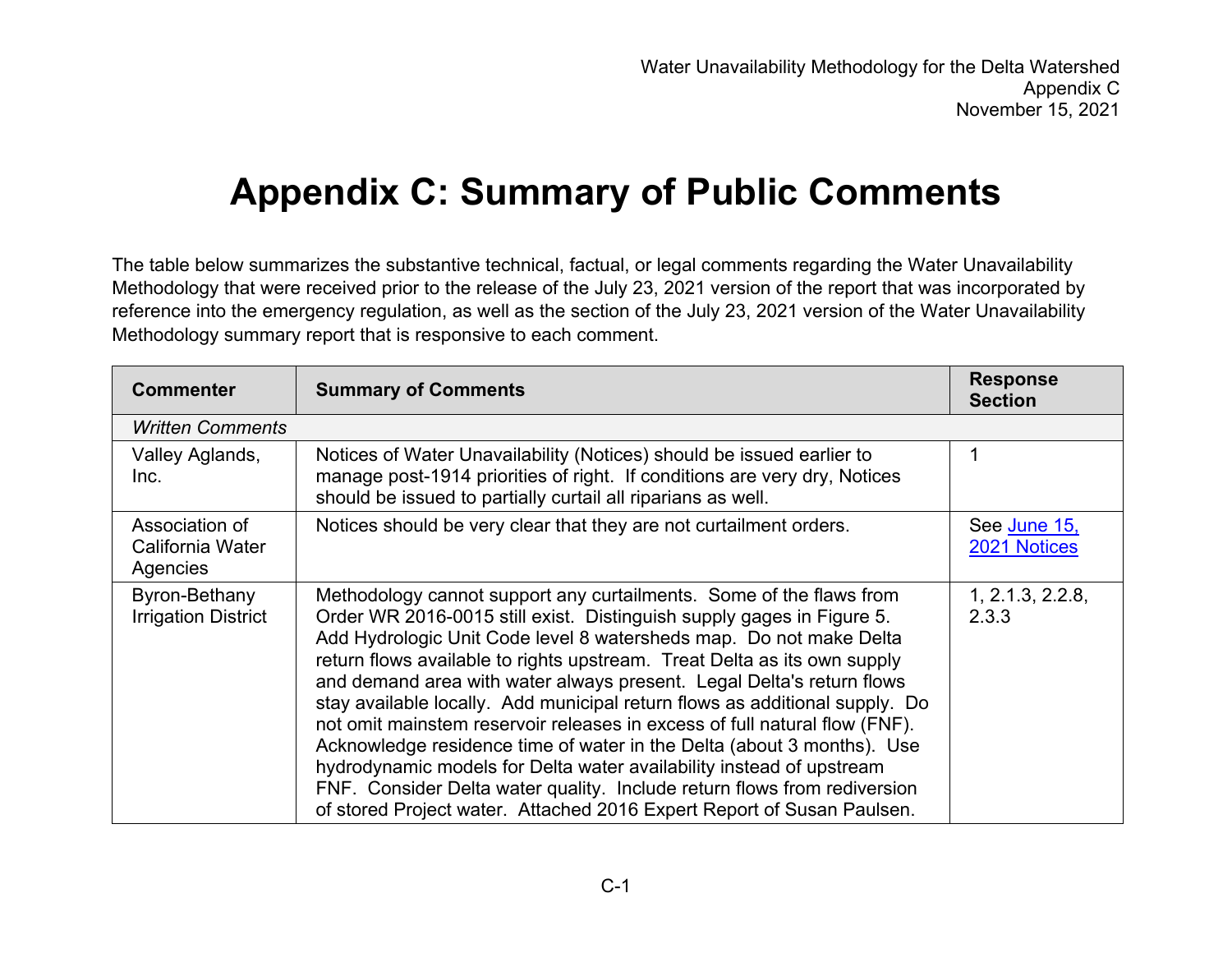| <b>Commenter</b>                               | <b>Summary of Comments</b>                                                                                                                                                                                                                                                                                                                                                                                                                                                                                                                                                                                                                                                                                                                                                                                                                                                                                                                                                                                                                                                                                                                                                                          | <b>Response</b><br><b>Section</b> |
|------------------------------------------------|-----------------------------------------------------------------------------------------------------------------------------------------------------------------------------------------------------------------------------------------------------------------------------------------------------------------------------------------------------------------------------------------------------------------------------------------------------------------------------------------------------------------------------------------------------------------------------------------------------------------------------------------------------------------------------------------------------------------------------------------------------------------------------------------------------------------------------------------------------------------------------------------------------------------------------------------------------------------------------------------------------------------------------------------------------------------------------------------------------------------------------------------------------------------------------------------------------|-----------------------------------|
| California Farm<br><b>Bureau</b><br>Federation | Better describe actual curtailment process. How will the recent<br>Temporary Urgency Change Petition from the Department of Water<br>Resources' (DWR) State Water Project (SWP) and the U.S. Bureau of<br>Reclamation's (Reclamation) Central Valley Project (CVP) (collectively<br>Projects) affect this effort? Focus on improved functional data instead of<br>poor reporting/measurement. Encourage voluntary agreements instead of<br>curtailments.                                                                                                                                                                                                                                                                                                                                                                                                                                                                                                                                                                                                                                                                                                                                            | 3                                 |
| <b>Central Delta</b><br><b>Water Agency</b>    | Tidal flow should be available natural flow supply (about 330,000 cubic<br>feet per second or about 19.6 million acre-feet per month). Identify any<br>rights within tidal influence zone. Natural tidal flows are of sufficient<br>quality for beneficial use; the Projects are required to ensure this.<br>Historically the Delta was less salty but development (deepening ship<br>channels) have made it saltier. Acknowledge that Delta lowland<br>diversions help the Projects by improving Delta water quality. Curtailing<br>Delta lowland rights would not save any water due to weed growth and<br>shallow groundwater. Account for water transfers (e.g., groundwater<br>substitution or land fallowing) and channel accretions/depletions. Do not<br>curtail any water users in the Delta. Attached 1993 Delta Atlas Tidal<br>Flows figure, 2014 testimony of Christopher Neudeck, 2014 South Delta<br>sounding elevations map, 2010 Contra Costa Water District memo on<br>historical Western Delta salinity, 1956 DWR Report on Delta Lowland<br>water quality, 1993 Delta Atlas elevation map, 2014 GEI memo on Delta<br>Wetlands curtailment, and 1993 Delta Atlas Legal Delta map. | 1, 2.1.2, 2.2.8,<br>2.3.3         |
| <b>Cold Springs</b><br><b>Water Company</b>    | Inadequate justification for curtailing any water rights in San Joaquin<br>Watershed. Support users with no alternative water sources.                                                                                                                                                                                                                                                                                                                                                                                                                                                                                                                                                                                                                                                                                                                                                                                                                                                                                                                                                                                                                                                              | See June 15,<br>2021 Notices      |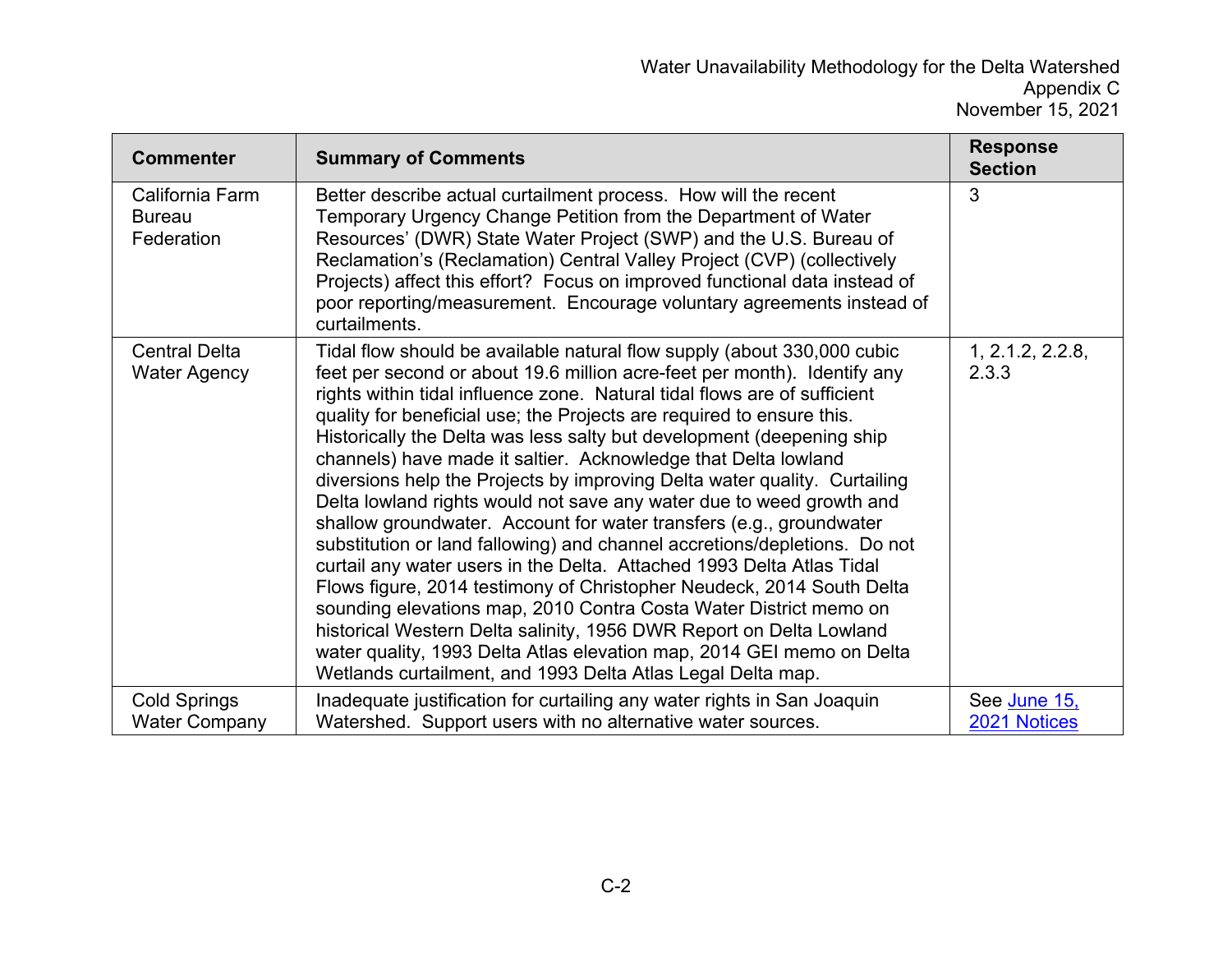| <b>Commenter</b>                                             | <b>Summary of Comments</b>                                                                                                                                                                                                                                                                                                                                                                                                                                                                                       | <b>Response</b><br><b>Section</b>                              |
|--------------------------------------------------------------|------------------------------------------------------------------------------------------------------------------------------------------------------------------------------------------------------------------------------------------------------------------------------------------------------------------------------------------------------------------------------------------------------------------------------------------------------------------------------------------------------------------|----------------------------------------------------------------|
| California Water<br>Research                                 | Consider diversions by Sacramento River Settlement Contractors under<br>Reclamation's CVP permits (Reclamation's reports are unclear on<br>relationship). Cross-check diversions greater than face value. Document<br>assumptions on Settlement Contractor demand met by stored water<br>versus natural flow. Ensure Reclamation is complying with reporting<br>requirements for CVP. Attached data table estimating diversions by<br>contractors with post-14 rights.                                           | 2.2.2, 2.2.6                                                   |
| East Bay<br><b>Municipal Utility</b><br><b>District</b>      | Methodology not real-time or appropriate for individual curtailments (i.e.,<br>demands based on 2018 which may not represent current conditions).<br>More technical documentation of process needed. Better describe actual<br>curtailment process. Why is the Mokelumne River subwatershed<br>considered a lower subwatershed? Were adjustments made to include<br>the entire watershed in FNF gages? Better explain treatment of riparian<br>and pre-1914 users. Better explain calculations of pasted values. | 2.1.3, 2.2,<br>2.2.4, 2.3.1,<br><b>Technical</b><br>Appendix A |
| Jennifer Spaletta<br>(Delta and<br>tributary water<br>users) | Acknowledge that Delta channels below sea level always have water; the<br>issue is quality not quantity. Use 2020 Demand data for permits and<br>licenses and real-time data for largest diverters with telemetry (e.g.,<br>Projects). Support voluntary agreements (e.g., fallowing/forbearance).<br>Attached 2016 Expert Report of Susan Paulsen.                                                                                                                                                              | 1, 2.2, 2.3.3                                                  |
| Merced Irrigation<br><b>District</b>                         | Disagrees with treatment of Projects as most junior. Methodology too<br>generous to SB88 violators. Make sure that abandoned flows are actually<br>abandoned and not being delivered downstream. Do not enact<br>emergency regulations and risk litigation. More information coming on<br>proposed San Joaquin voluntary agreement.                                                                                                                                                                              | 2.2.6, 2.2.8                                                   |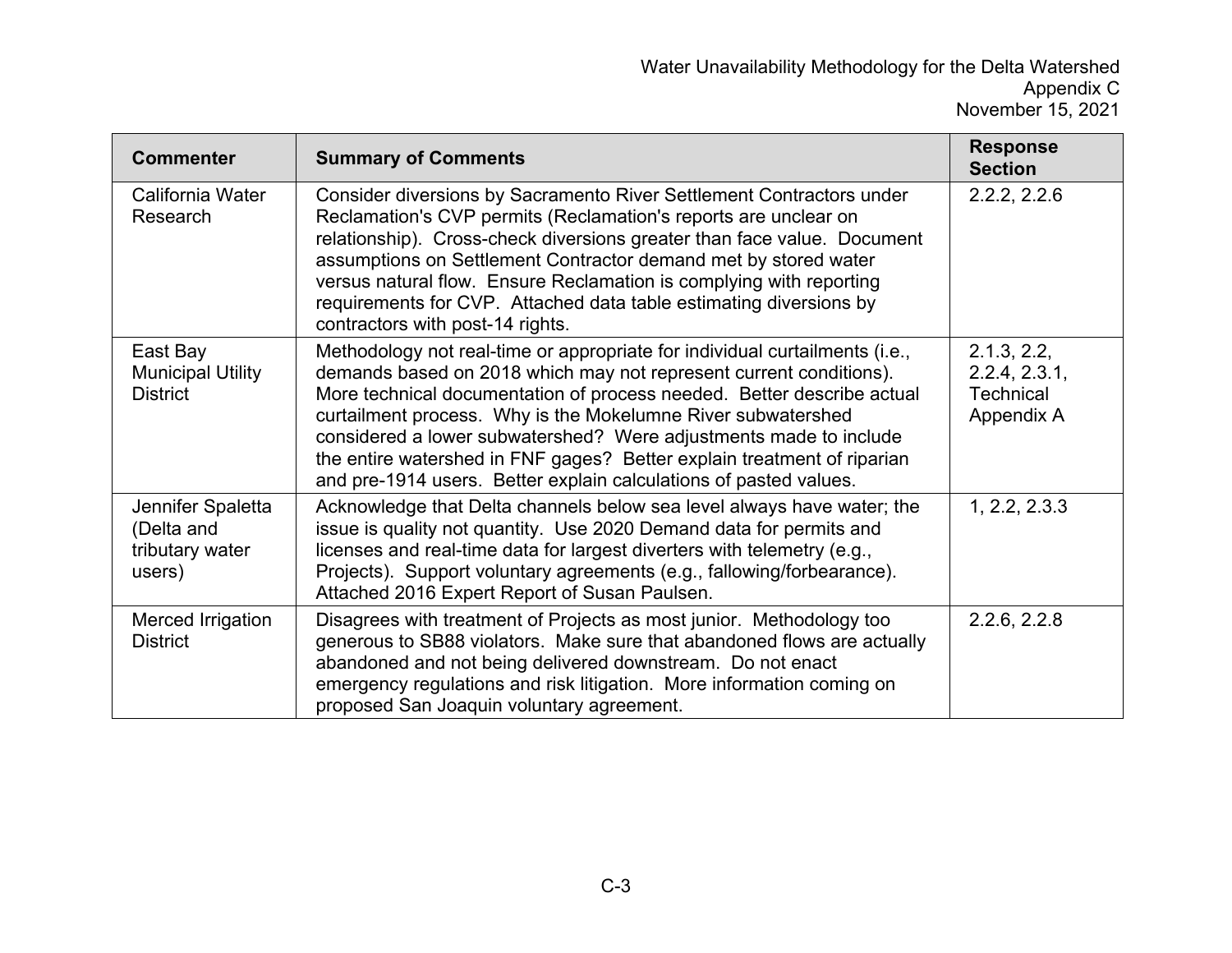| <b>Commenter</b>                                      | <b>Summary of Comments</b>                                                                                                                                                                                                                                                                                                                                                                                                                                                                                                                                                                                                                                                                          | <b>Response</b><br><b>Section</b> |
|-------------------------------------------------------|-----------------------------------------------------------------------------------------------------------------------------------------------------------------------------------------------------------------------------------------------------------------------------------------------------------------------------------------------------------------------------------------------------------------------------------------------------------------------------------------------------------------------------------------------------------------------------------------------------------------------------------------------------------------------------------------------------|-----------------------------------|
| <b>Northern</b><br>California Water<br>Association    | Curtailments based on waste and unreasonable use are not effective.<br>Better align water availability with actual and projected water supplies<br>(see MBK comments at workshop). Real-time system like Term 91 works<br>well. Sacramento water rights should not be curtailed for users south of<br>North Delta Water Agency, reconsider Legal Delta proration (see Order<br>WR 89-8). The State Water Resources Control Board's (State Water<br>Board or Board) January 1978 Report has good recommendations. Fully<br>utilize complaint process. Use online alert system to lift curtailments.<br>Support voluntary agreements (flow agreements exist on nearly all<br>Sacramento tributaries). | 2.1, 2.3.3                        |
| Tim O'Laughlin                                        | Do not include Stanislaus River water as available downstream<br>(adjudicated). Include New Melones releases as abandoned downstream<br>of Vernalis. Reclamation's planned New Melones releases for Delta<br>outflow are illegal. Most of Reclamation's Project diversions are San<br>Joaquin River water. Decide if the Delta is a "pool" or not. Curtailing<br>diversions in the Delta does not save water. Are flows to meet X-2<br>protected? Is tidal flow available for appropriation? Do Central and South<br>Delta have a right to stored water? See comment letter for additional<br>questions.                                                                                            | 1, 2.2.6, 2.3.3                   |
| Santa Clara<br><b>Valley Water</b><br><b>District</b> | Consider impacts on transfers and exchanges. Enforce SB88<br>requirements. Balance human water needs with environment.                                                                                                                                                                                                                                                                                                                                                                                                                                                                                                                                                                              | 2.1.2                             |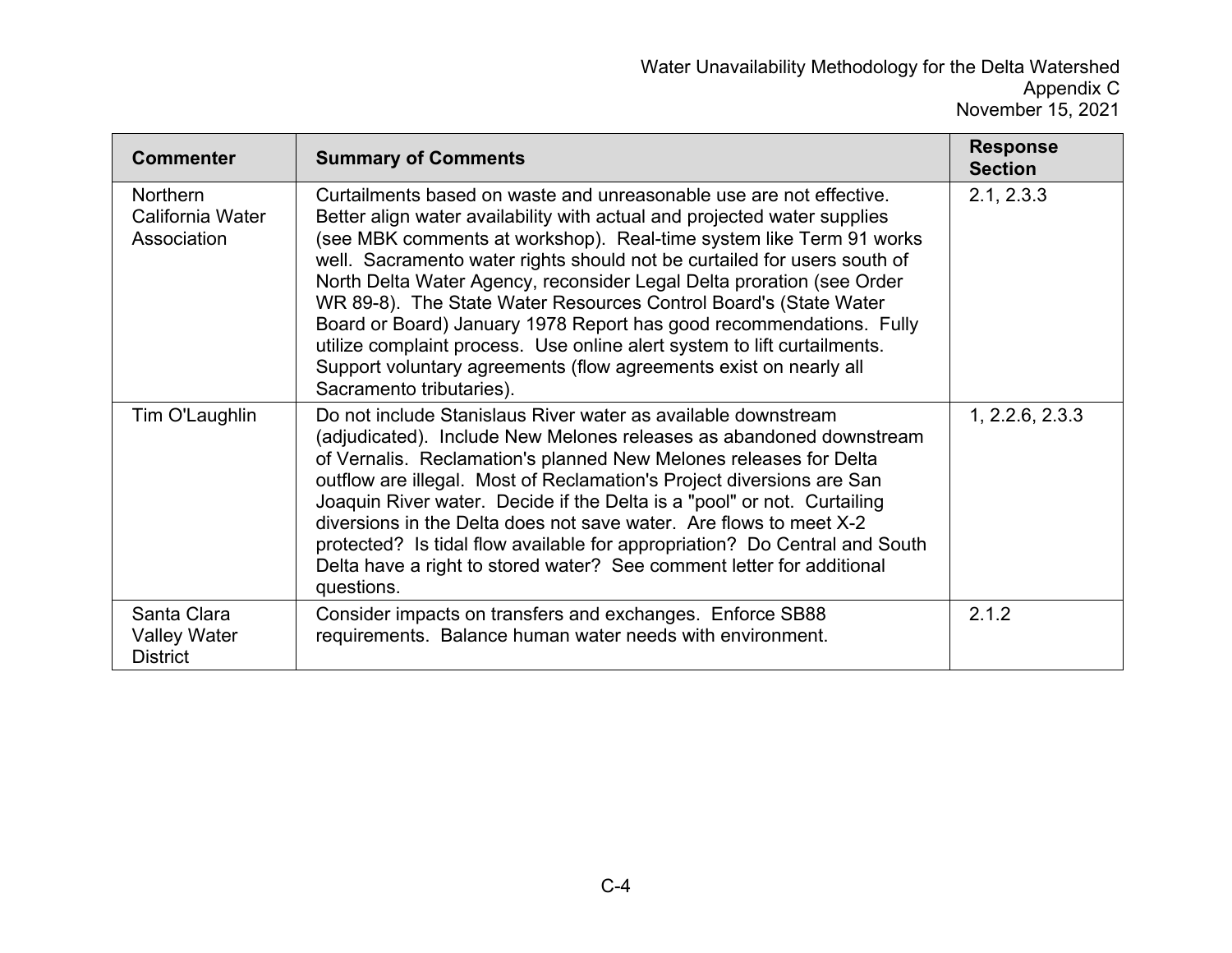| <b>Commenter</b>                                                                                                                                | <b>Summary of Comments</b>                                                                                                                                                                                                                                                                                                                                                                                                                                                                                                                                                                                                                                                                                                                                                                                                                                                                                                             | <b>Response</b><br><b>Section</b>                                |
|-------------------------------------------------------------------------------------------------------------------------------------------------|----------------------------------------------------------------------------------------------------------------------------------------------------------------------------------------------------------------------------------------------------------------------------------------------------------------------------------------------------------------------------------------------------------------------------------------------------------------------------------------------------------------------------------------------------------------------------------------------------------------------------------------------------------------------------------------------------------------------------------------------------------------------------------------------------------------------------------------------------------------------------------------------------------------------------------------|------------------------------------------------------------------|
| San Joaquin<br><b>Tributaries</b><br>Authority                                                                                                  | Supply forecasts of FNF are insufficient to support curtailments, and<br>DWR's Bulletin 120 (B-120) has been inaccurate in 2021. Evaluate<br>supply on a daily basis. Better explain how past data is used in forecasts.<br>Disclose all CalSim 3 results and better validate San Joaquin River return<br>flows. Abandoned flows in headwater subwatersheds not included.<br>Demand estimates based on past data are inaccurate. Disaggregate<br>statement demand into riparian and pre-1914 demands. Account for<br>reductions in demand due to drought. Better explain headwater<br>subwatershed disconnection. Contractor demands double-counted. Do<br>not include rediversions of rim dam releases. Regulations and<br>curtailments of riparian and pre-1914 users are outside the Board's<br>jurisdiction without adjudication. Assuming flow connectivity may be<br>incorrect. Only enforce priority system through complaints. | 1, 2.1.4, 2.1.6,<br>2.2, 2.2.4,<br>2.2.6, 2.2.8,<br>2.3.2, 4.1.2 |
| <b>State Water</b><br>Contractors                                                                                                               | Use smaller timestep than monthly. Validate demand data using land use<br>information. Rely on real-time water use data. Supports voluntary<br>agreements. Critiques arguments of Delta water users.                                                                                                                                                                                                                                                                                                                                                                                                                                                                                                                                                                                                                                                                                                                                   | 2.1.4, 2.2, 4.1.2                                                |
| Jeanne Zolezzi<br>(Banta-Carbona<br>Irrigation District,<br>Patterson<br>Irrigation District,<br><b>West Stanislaus</b><br>Irrigation District) | Methodology has not improved since 2015 and is insufficient to curtail<br>individual users. Use updated (lower) demand data for this year.<br>Remove riparian demands if no natural flow available. Use finer time<br>scale than monthly. California Data Exchange Center station data<br>inaccurate. Summer San Joaquin Project demand is too high. Include<br>San Joaquin River accretions. New Melones releases are abandoned<br>after Vernalis. Curtailments not necessary on San Joaquin River. The<br>State Water Board has no duty to protect the Projects.                                                                                                                                                                                                                                                                                                                                                                     | 1, 2.2, 2.2.6,<br>2.2.8, 2.3.2                                   |